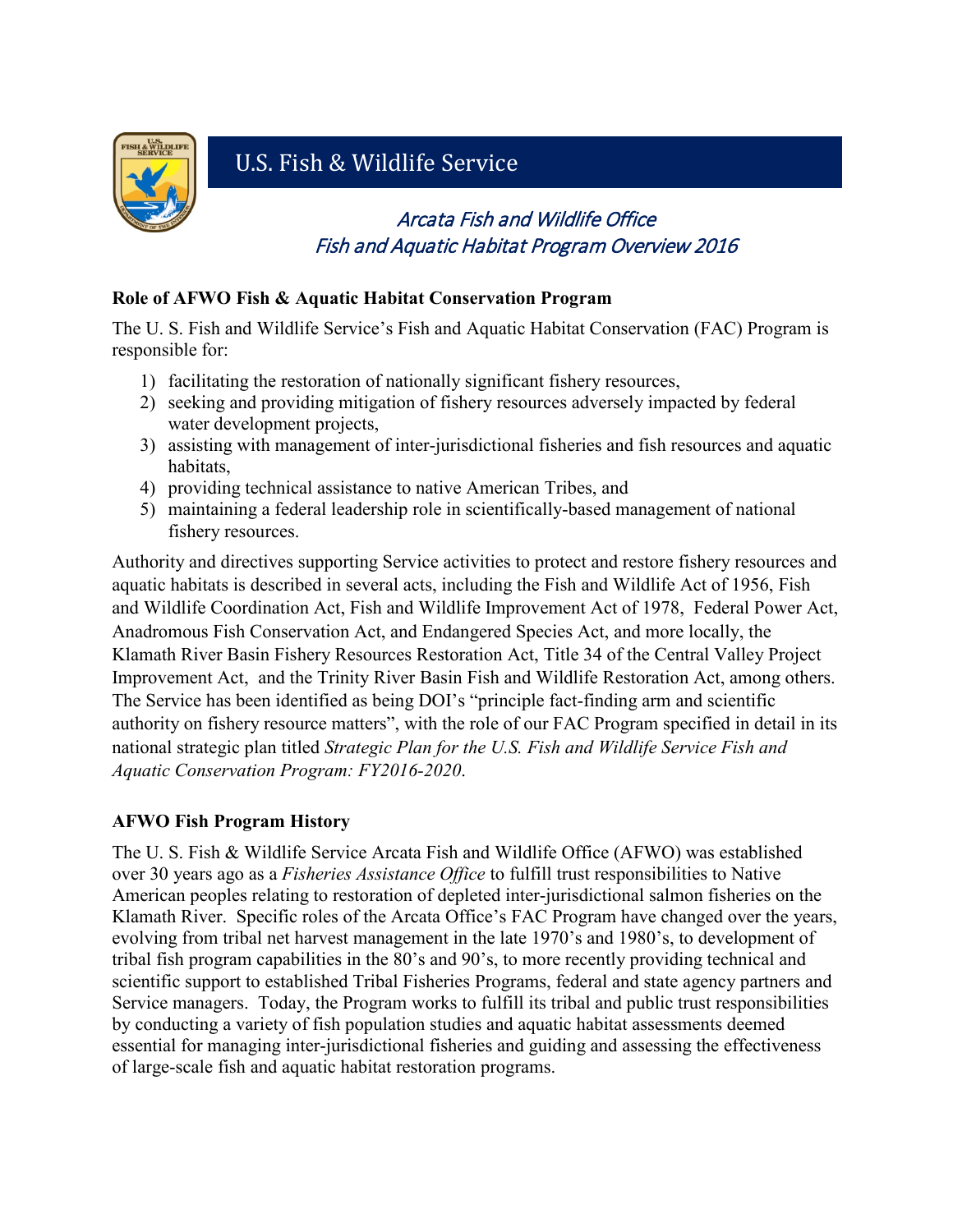#### **Trinity River Restoration Program**

A primary focus of the Arcata Fish and Wildlife Office FAC Program continues to center on implementing the Trinity River Restoration Programs (TRRP). The goal of the TRRP is to restore anadromous fish populations in the Trinity River to pre-dam levels through implementation of a suite of flow management and instream restoration actions guided by an adaptive management science program. The Service is charged with implementing the TRRP for the Secretary of the Interior as a co-lead with the Bureau of Reclamation. The AFWO Field Supervisor represents the Service on the Trinity River Management Council (TMC) and directly supervises the TRRP's Science Coordinator. The Field Supervisor attends an average of six TMC on-site meetings, participates in 12 conference calls, and attends four to six Government to Government meetings each year. In addition to providing policy guidance to the TRRP through its co-lead role, the AFWO provides technical support through the development and implementation fish habitat and fish population studies, in collaboration with TRRP partners, to evaluate the effectiveness of restoration actions and provide feedback to the Program's adaptive management process. The AFWO currently funds the Science Program Coordinator and provides administrative support and serves as the Designated Federal Official for the Trinity Adaptive Management Working Group, a federally recognized FACA Committee.

#### **Klamath River Fish Habitat Assessment Program**

The Klamath River Fish Habitat Assessment Program, also known as the "Klamath River Flow Study," continues to provide the data, analytical tools, and models needed to help restore one of the most treasured salmon-producing regions in the United States—the Klamath Basin. Established by Congress in 2001, the program was initiated to provide a scientific "road map" to help guide the restoration of Klamath River salmon, steelhead, sturgeon, and lamprey and associated fisheries. Work conducted by the Arcata Office's Klamath Program is extensive and has been instrumental in developing the Hardy Phase II Flow Study, the discovery of populationlevel impacts of the juvenile fish health issue in the Basin, in furthering the understanding of the complex life cycle of *Ceratonova shasta* and its relation with environmental parameters and possible control measures, and in establishing and communicating the scientific foundation supporting the removal of Klamath River Dams, among others.

#### **Established Long-Term Data Sets**

The Arcata FAC Program has monitored escapement of adult Chinook Salmon spawning on the Klamath and Trinity rivers for over 20 years, establishing an expansive mainstem spawning dataset for the Basin. These data are used to develop and support flow management alternatives and are a driving parameter in modeling work that is used define the extent of fish diseases, manage flows, and guide restoration actions. These data also serve as the baseline for restored passage/dam removal conditions and strongly influence the methods that are being incorporated into the Klamath Basin Integrated Monitoring and Restoration Plan. AFWO staff have also conducted Coho Salmon spawning surveys on the mainstem Klamath River for several years. These observational data represent the only documented cases of mainstem spawning of Coho Salmon in the Basin, which is important with regard to flow management given the threatened status of SONCC Coho Salmon under the ESA. The Program has also monitored the abundance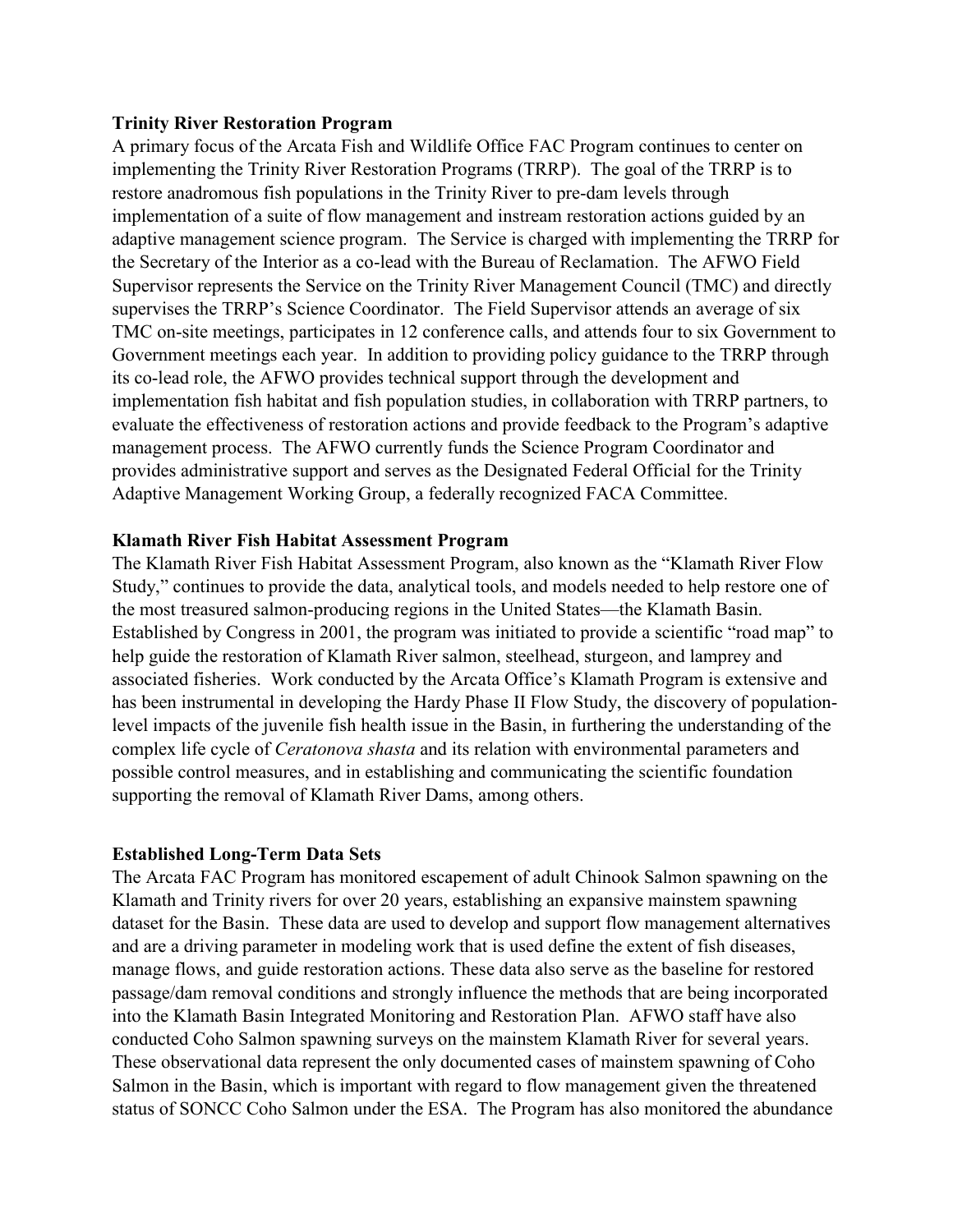and health of outmigrant juvenile salmon and steelhead on the Klamath and Trinity rivers for over 20 years, creating one of the longest existing datasets for juvenile salmon production in the Pacific Northwest. These data serve as the baseline for restored passage/dam removal conditions, with the methods also being incorporated into the Klamath Basin Integrated Monitoring and Restoration Plan.

#### **Developing Decision Support Tools**

The Arcata FAC Program continues to lead collaborative efforts in the Klamath Basin to guide and assess the effectiveness of large river restoration activities, with recent work relying on stateof-the-art, peer-reviewed methods that have been published in grey literature and professional journals. Through a collaboration between the Service, U.S. Geological Survey, and Texas State University, the Program continues to serve a lead role in developing Decision Support System tools such as SIAM (Klamath River System Impact Assessment Model), SALMOD (salmon production model), and most recently, the Stream Salmonid Simulator or S3 Model. The S3 Model is an integrated set of sub models that can be used to quantifiably predict and compare the effects of various management alternatives, such as pre- and post-dam removal, restored passage, pre- and post- physical habitat restoration, etc., on the production of juvenile Chinook Salmon. The S3 Model is currently being extended into the Trinity Basin and, as requested by NOAA Fisheries and BOR through newly established reimbursable agreements, is also being expanded to incorporate Coho Salmon.

#### **Other AFWO FAC Roles**

The Arcata FAC Program also maintains several other roles in the Klamath/Trinity Basin. Our office established the single most extensive water quality dataset for the Klamath Basin, which proved critical in the FERC re-licensing process for PacifiCorp's Klamath River dams, and in establishing the baseline that will be used to define methods and sites to incorporate into the Klamath Basin Integrated Monitoring and Restoration Plan. Staff from the Arcata FAC Program also continue to serve as the lead for the Service's Pacific Southwest Region for the CA component of the Pacific Lamprey Conservation Initiative and for the Pacific Marine and Estuarine Fish Habitat Partnership.

#### **Integration of Klamath & Trinity Restoration Programs**

Flow issues within the Klamath Basin are complex and are often driven by management decisions that are influenced by Reclamation's Klamath Basin Irrigation Project, PacifiCorp's operational flow releases to the Klamath River from Iron Gate Dam, the TRRP's flow schedule for Trinity River flow releases from Lewiston Dam, and by Reclamation's Central Valley Operations. A coordinated approach to managing and monitoring these interconnected sub basins is needed and therefore, it's essential that this connectivity be addressed by linking the Klamath Basin Integrated Monitoring and Restoration Plan with the Trinity River Integrated Assessment Plan. Success in implementing a single-basin approach will require integration between the Trinity River Restoration Program and Klamath water management, biological studies, hatchery operations, and harvest management.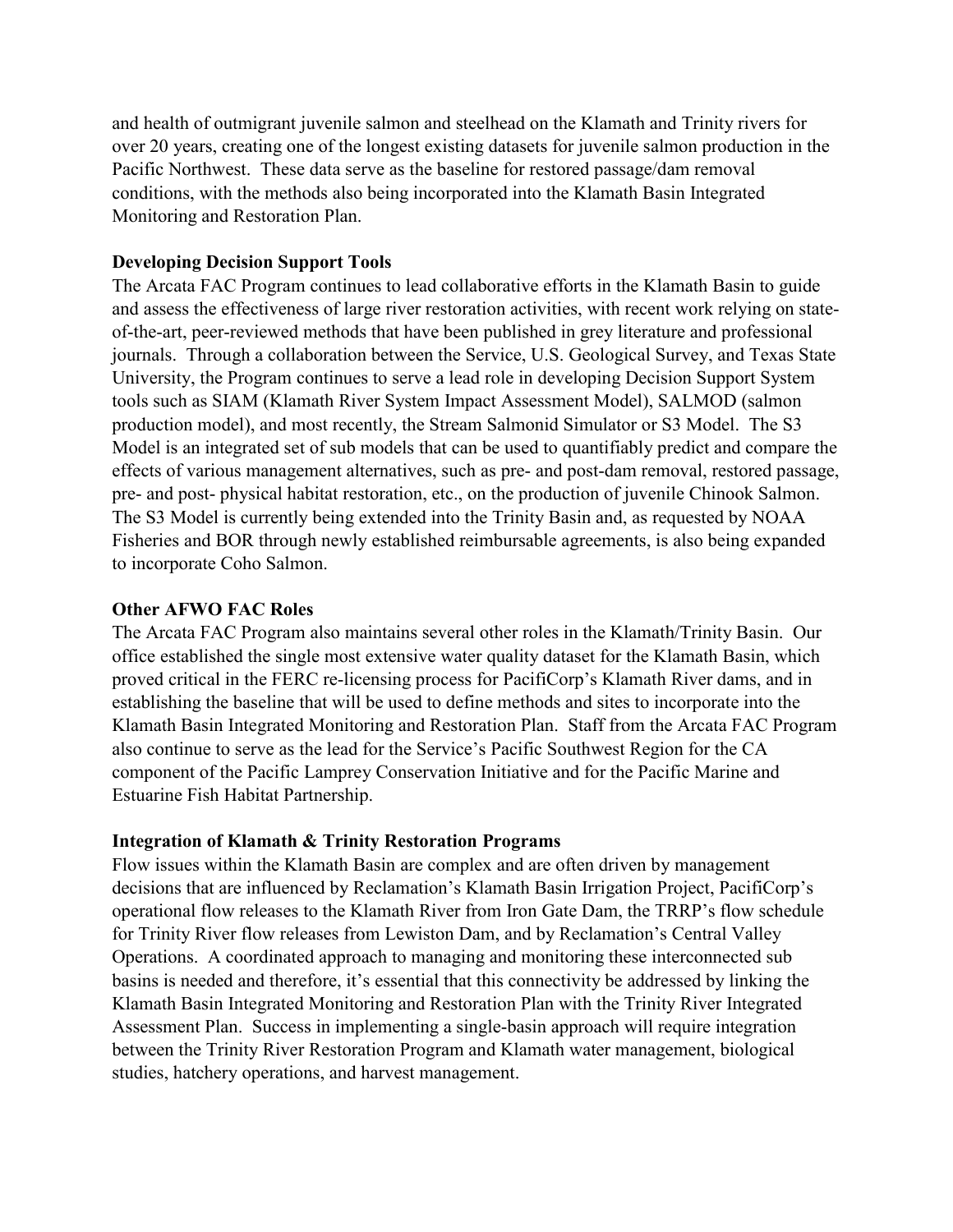#### **FY16 - Year in Review**

In FY16, the Service's Arcata Fish and Wildlife Office FAC Program, working in close collaboration with tribal and agency partners, contributed about 2.5 million dollars in support of monitoring and research studies and restoration projects needed for managing and guiding restoration of anadromous fish populations and aquatic habitats. The primary focus of activities conducted by the Arcata FAC Program continues to be in the Klamath Basin, including its participation in the TRRP. Activities supported by the Service's Arcata Office in FY16 are extensive and include:

- collection of adult salmon escapement and stock assessment data used by Pacific Fishery Management Council to develop harvest management recommendations and quotas,
- monitoring juvenile fish abundance, size, growth, and health,
- assessing the prevalence and distribution of fish diseases and associated intermediate host of parasites and their relation to management actions,
- monitoring and modeling water temperatures in the Klamath and Trinity rivers,
- developing fish habitat/flow relationship models on both the Klamath and Trinity rivers to inform water management decisions, assess effectiveness of restoration actions, and guide the design of future restoration projects through an adaptive management process,
- developing, validating and calibrating the S3 Chinook Salmon Production Model, which integrates data from virtually all of the studies conducted by the Program into a decision support tool for managers,
- conducting statistical analyses and model structure formulation in support of the development of the Klamath River S3 Coho Salmon Production Model,
- running predictive models such as S3 and the Klamath Basin Water Temperature Model to compare and contrast the effects of water management alternatives on aquatic resources,
- responding to requests for technical assistance regarding juvenile and adult fish health concerns, aquatic habitat availability and quality, and supplemental flow releases from Reclamation as directed under the Fish and Wildlife Coordination Act,
- providing technical assistance to Tribes in the Klamath/Trinity, Smith, Mad, Eel river basins, etc,
- developing and overseeing the implementation of the geographically-specific Pacific Lamprey Initiative Implementation Plans.

#### **Featured 2016 Projects**

*Klamath River Juvenile Salmonid Production Monitoring:* This study is a collaborative effort between the Service and the Karuk Tribe and results in weekly-stratified and annual abundance and variance estimates of outmigrant juvenile Chinook Salmon, and indices of abundance for Coho Salmon, Steelhead, and lamprey sp. in the Klamath River. Monitoring sites are used to document incidence of lethal fish diseases in the Klamath River to report to managers in real time. We also are extensively involved in the collection of samples to document prevalence of infection in the outmigrant population using QPCR analyses that we then incorporate into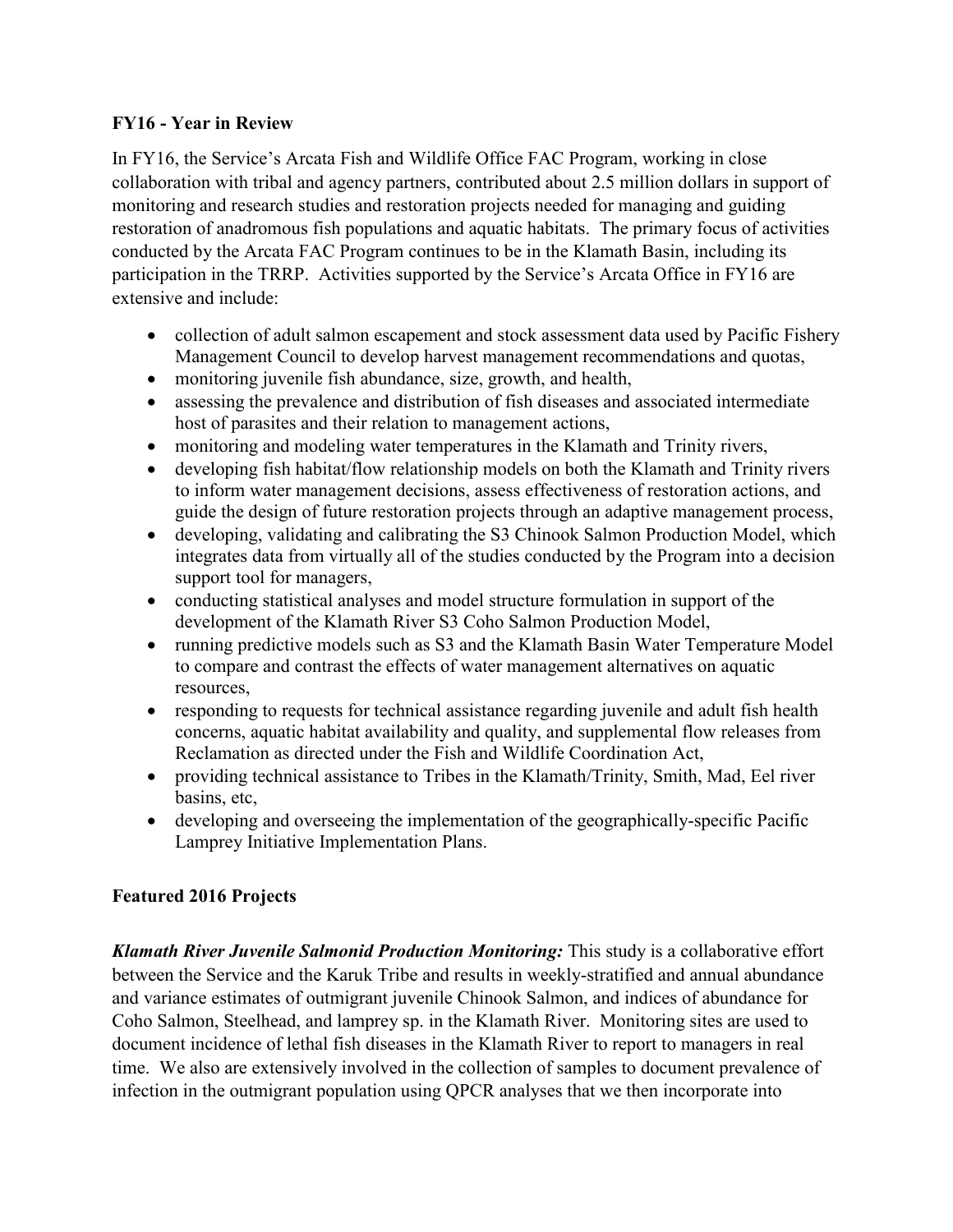various statistical analyses to evaluate potential relations between disease and environmental conditions and control measures.

*Trinity River Juvenile Salmonid Production Monitoring***:** Since 1988, the AFWO has conducted a juvenile salmonid monitoring program on the mainstem Klamath and Trinity rivers. Information collected on the Trinity River is used to estimate annual abundance indices and define outmigration timing of juvenile Chinook and Coho salmon, Steelhead, lamprey sp. and Green Sturgeon; to define wild stock salmonid production; and to provide a metric to assess the effectiveness of restoration efforts and management actions being conducted through the Trinity River Restoration Program.

*Juvenile Salmonid Density Monitoring on the Mainstem Trinity River:* Our staff worked collaboratively with the Yurok Tribal Fisheries Program and the Hoopa Valley Tribal Fisheries Department to monitor the density of juvenile salmonids using mainstem Trinity River aquatic habitats. The overall goal of this scientific study is to collect the data necessary to model the relationship between various habitat parameters and density of juvenile salmonids. In combination with the Trinity Juvenile Production study, model outputs generated by this study are then used to guide the design, type, and placement of river restoration structures and flow prescriptions through the TRRP's adaptive management process.

#### *Klamath River Fall Chinook Salmon Spawning Escapement Survey*

This collaborative annual project involves a partnership between the Service's Arcata and Yreka Field offices, Yurok Tribe, Karuk Tribe, Quartz Valley Tribe, and California Department of Fish and Wildlife, U. S. Forest Service, and NGO's to monitor the spawning distribution and estimate age composition and spawning escapement of Fall Chinook salmon within an 80-mile reach of the Klamath River. Data generated by this collaborative study are used by the Pacific Fishery Management Council to develop run-size forecasts, harvest strategies, and to set quotas for ocean commercial and sport fisheries and in-river sport, tribal commercial, and tribal subsistence fisheries. In-season updates and annual and multiyear trend analysis reports for this project are available from the Arcata Fish and Wildlife Office website at [http://www.fws.gov/arcata/.](http://www.fws.gov/arcata/)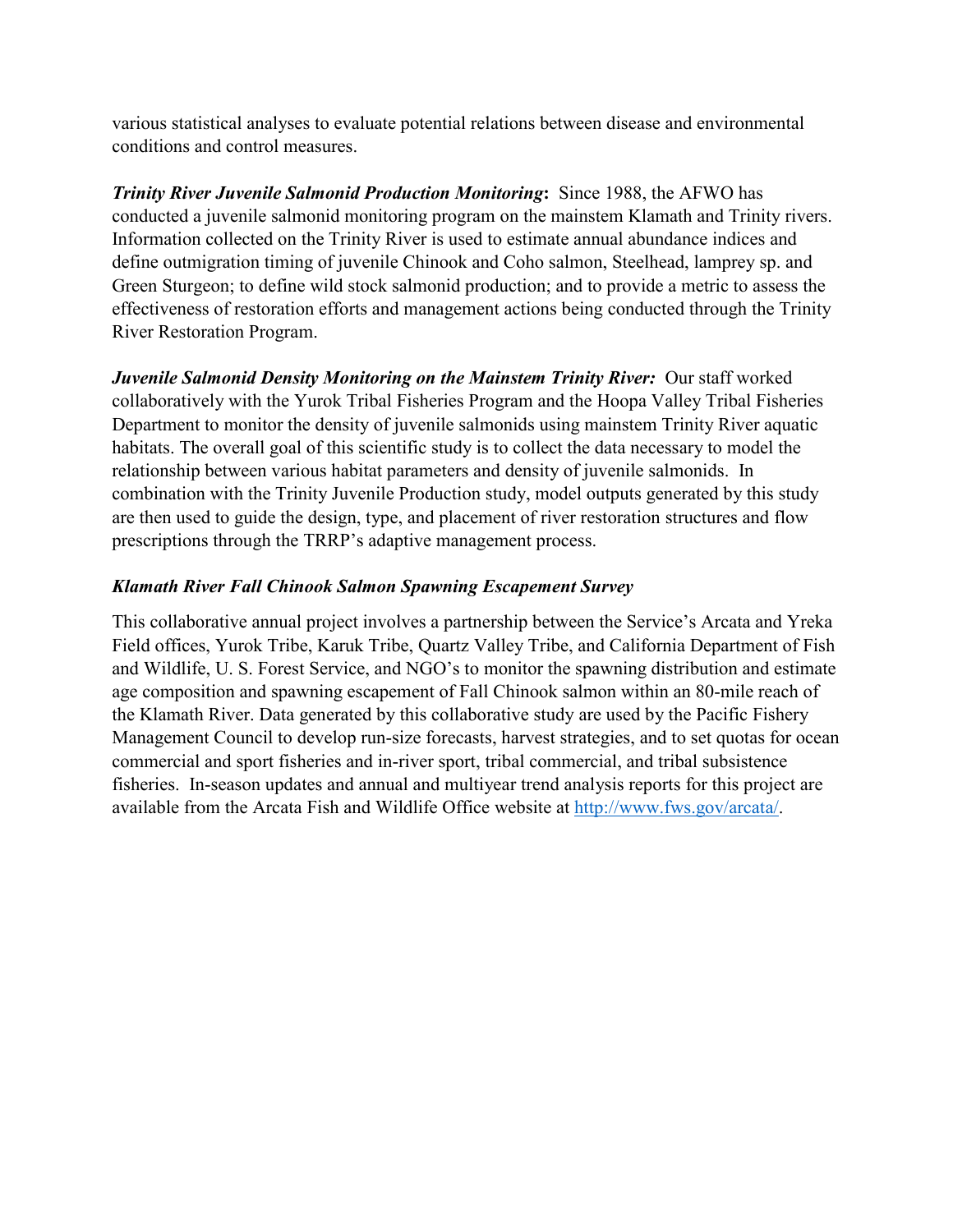

*Chinook Salmon carcass on the banks of the Klamath River. (USFWS photo).* 



*Spawning Chinook Salmon in the Mainstem Klamath River (USFWS photo).* 

#### *Trinity River Fall Chinook Salmon Spawning Distribution*

This project is being implemented through a unique partnership between the Service's Arcata Fish and Wildlife Office and the Bureau of Reclamation, Hoopa Valley Tribe, Yurok Tribe, U.S. Forest Service, and California Department of Fish and Wildlife. The objective of this multi-year study is to quantify changes in the distribution and abundance of spawning Chinook salmon within a 113-mile reach of the Trinity River, which is one metric used to define success of restoration actions of the Trinity River Restoration Program (TRRP). Data generated by this study are used by the TRRP through an adaptive management framework to inform and direct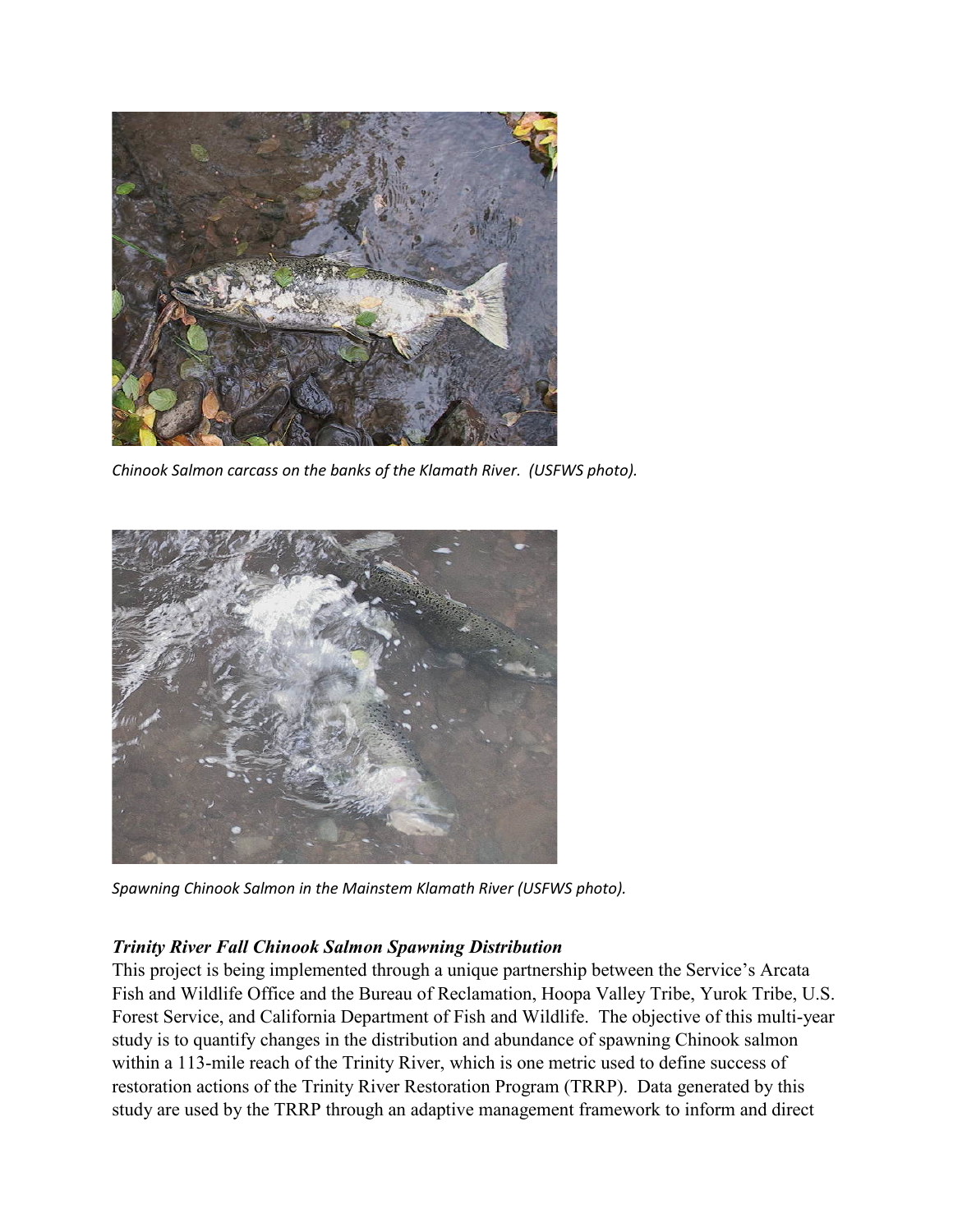restoration actions aimed at altering the river's physical morphology, with a goal of increasing the availability of juvenile rearing habitat and ultimately, naturally-produced Chinook Salmon and other endemic fishes. River morphology is a major determinant in the suitability of habitat for spawning salmon and changes at the rehabilitation-site scale occur rapidly from construction projects or through channel response to high flow events and gravel injections. The localized use of spawning habitats likewise responds quickly to these morphological changes.



*Distribution of salmon redds (spawning beds) before and after construction at the Wheel Gulch Fish Habitat Rehabilitation Site (USFWS graphic).*

Spawning site selection by natural-origin salmon also influences the spatial distribution of rearing habitats populated by post-emergent fry. Newly emerged salmon fry experience higher survival if they emerge from redds that are adjacent to rearing habitats that are of sufficient quantity and quality, and these "survivors" are more likely to contribute to the spawning distribution of future adult returns.

Trinity River Hatchery is adjacent to Lewiston Dam where significant straying by hatchery fish into the river currently skews mainstem salmon spawning distribution. As TRRP management actions improve rearing conditions throughout the Trinity River corridor, it is expected that the spawning distribution of natural origin salmon will increase in relation to the influence exerted by straying hatchery fish. At the system scale (64 km of river from Lewiston Dam to North Fork Trinity River and beyond) the distribution of spawners should respond to broad scale changes in the distribution of rearing habitat over a period that spans multiple salmon generations. Annual and a multiyear trend analysis reports for this study are available from the Arcata Fish and Wildlife Office website at [http://www.fws.gov/arcata/.](http://www.fws.gov/arcata/)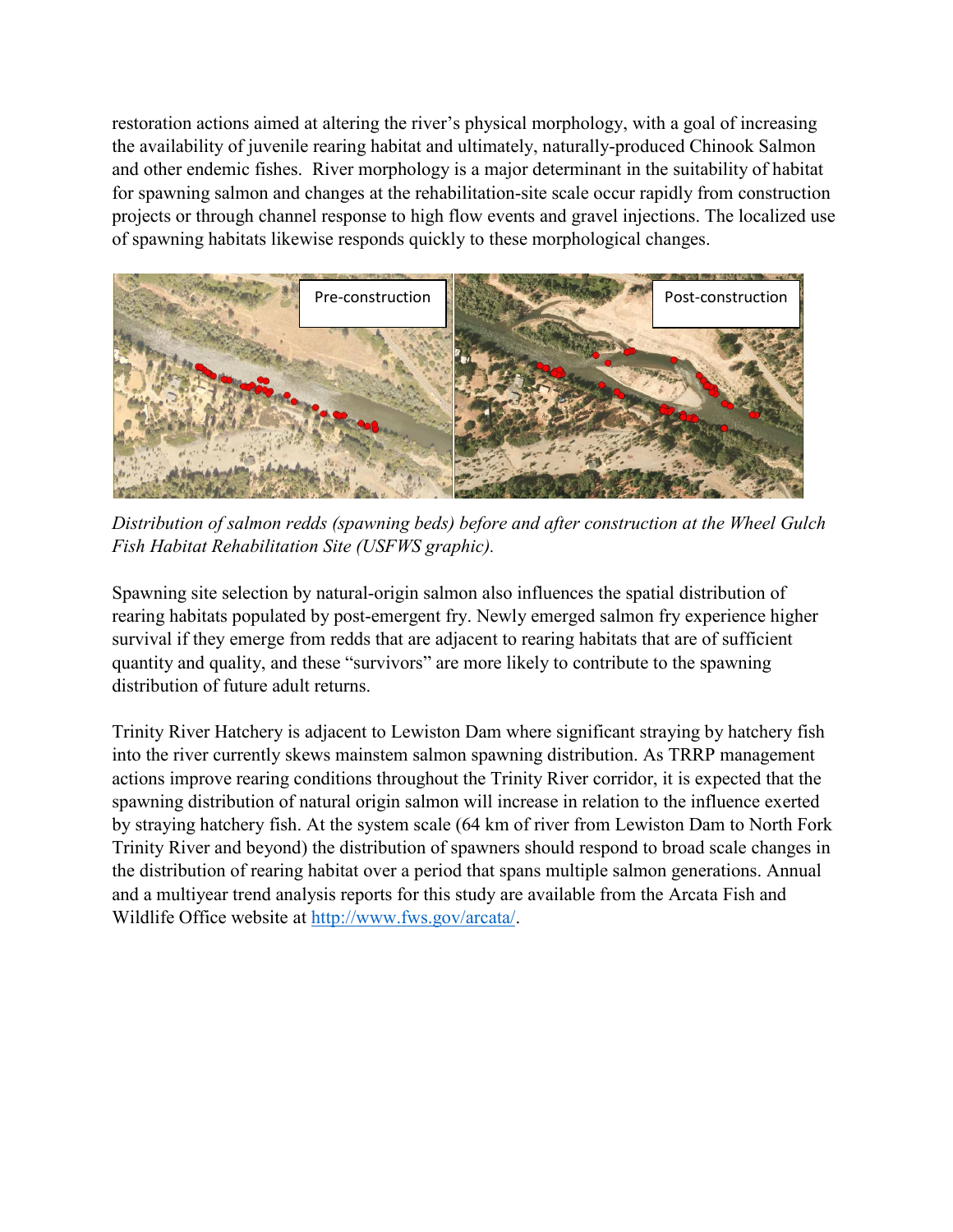

*Three dimensional plots depicting differences in redd abundance as a function of distance from Lewiston Dam and time (USFWS graphic).* 

*Trinity River Fish Habitat Evaluation:* The Trinity Fish Habitat Evaluation study assessed the effectiveness of mechanical restoration and high flows in creating quality fish habitats. This study, conducted collaboratively with the Service's tribal partners, estimated the systemic fish habitat conditions within the 42-mile "restoration reach" and for individual restoration project sites. Information provided by this project was used to inform the Trinity River Restoration Program's site design planning, which relies on an adaptive management approach to achieve the goal of restoring Trinity River dependent fisheries. Habitat quantity and quality continues to be a key metric to determine success of TRRP restoration actions. Specific tasks include estimating fish habitat quantity and quality, large wood distribution and abundance, and substrate mapping. In FY16 this project resulted in one peer-reviewed publication and two peer-reviewed USFWS reports.

*Klamath River Juvenile Chinook and Coho Salmon Fish Health Survey:* Assisted the Service's CA-NV Fish Health Center with the collection and preservation of juvenile Chinook Salmon for determination of infection rates of the myxosporean parasites, *Ceratonova shasta* and *Parvicapsula minibicornis*, in the Klamath River Basin. In addition, we document the presence of external symptoms of infections and other clinical signs of disease in juvenile salmonids in real time, generating weekly updates that are provided to managers to help inform water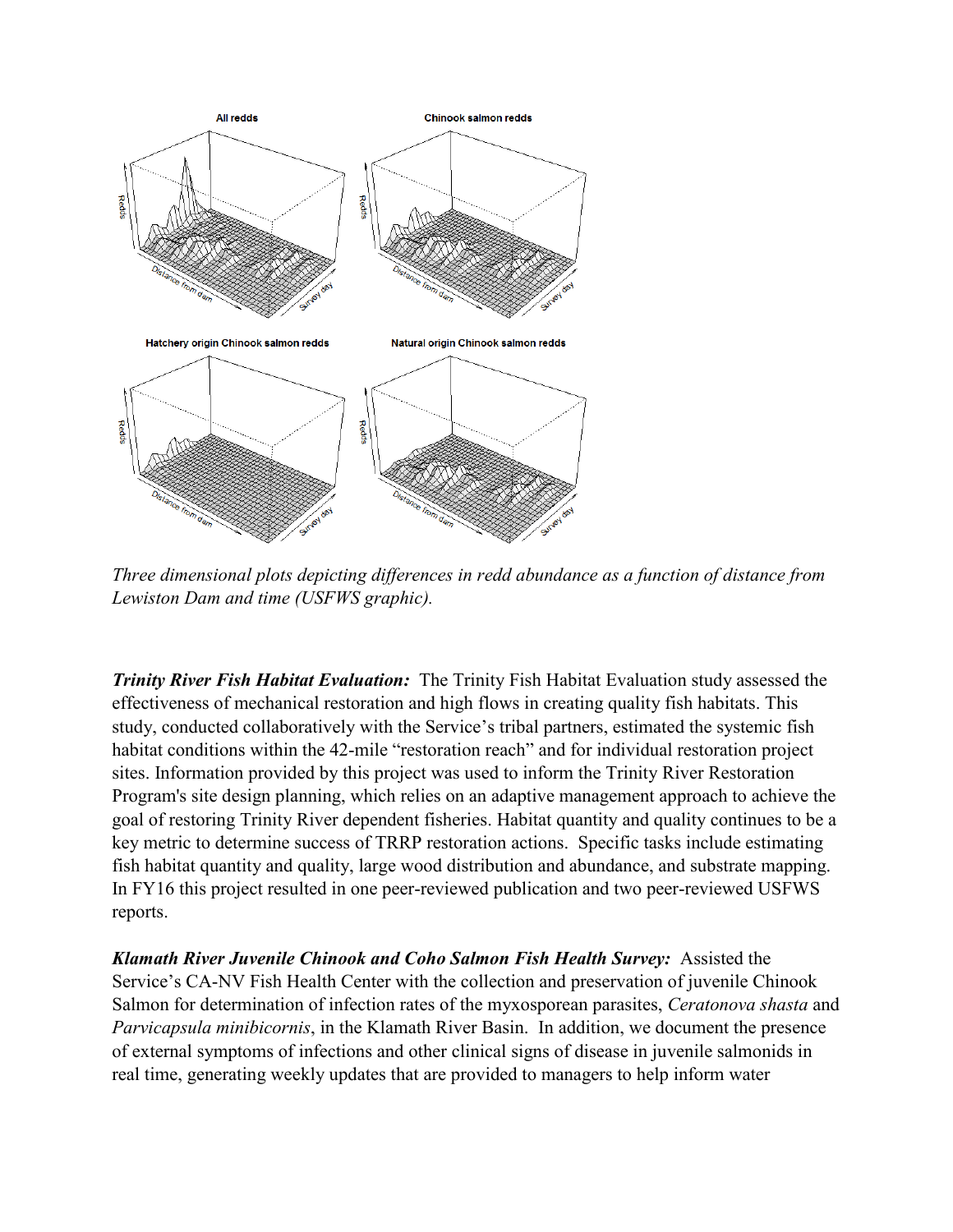management decisions. Project is a collaborative effort between the Service's Arcata Office and CA-NV Fish Health Center, Yurok and Karuk tribes.

*Development and Application of a 2-D hydraulic Model to Predict Polychaete Habitat Availability in the Klamath River:* In FY16 we applied this peer-reviewed model to predict relative changes in polychaete habitat in relation to peak-discharge hydraulics, and evaluate those model predictions. Results of this modelling effort were included in a set of four technical memos summarizing the current state of the science and knowledge regarding the disease lifecycle of *C. shasta*, lead-authored by the AFWO Fisheries Program in response to a formal request for technical assistance by the Yurok and Karuk tribes.



*Split screen picture of an identical rock in the mainstem Klamath River taken in 2014 (left) and in 2016 (right) following the March 2016 peak release of 11,200 cfs from Iron Gate Dam.*

### *Index of Infectivity - Ichthyophthirus multifiliis in Resident Fishes in the Klamath River:*

This project was initiated in 2015 to determine the prevalence of Ich infections in native and sentinel "non-game" fishes during late summer and early fall and to develop an "infectivity index" for the lower Klamath River at two sites directly before and during the adult fall-run Chinook Salmon up-river migration. Water samples were collected and processed at sentinel sites for Ich eDNA analysis. This study was a collaboration between the Service's CA–NV Fish Health Center and AFWO FAC Program, with AFWO staff providing logistical and field support that included transporting personnel lower river sentinel and fish collection sites via jet boat. Work conducted in FY16 consisted of finalizing a peer-reviewed technical report to document the results of the study, which was co-authored by AFWO staff and posted on the FFWO website.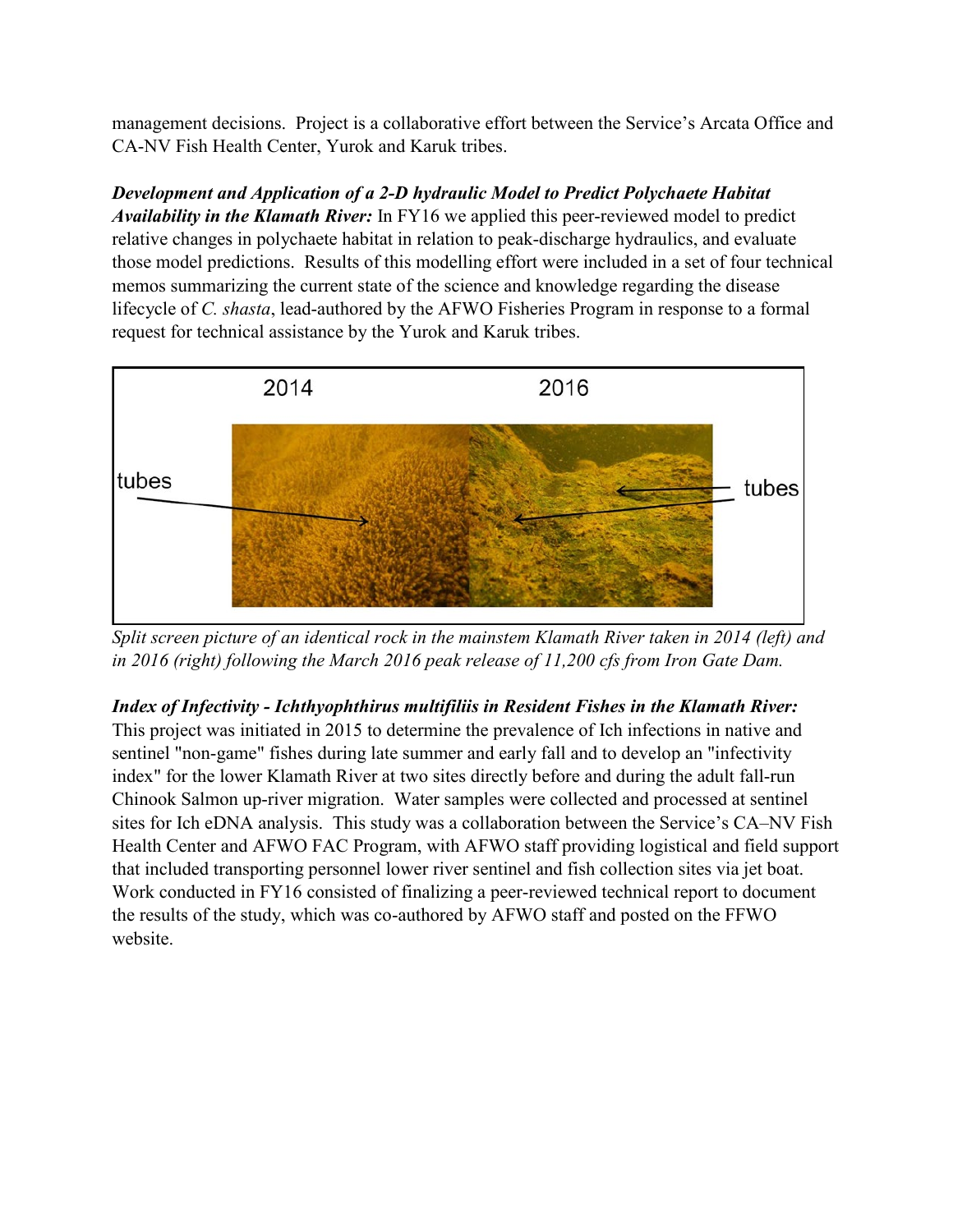

*Gill cyst (white arrow), of presumptive Myxobolus sp. myxospores (black arrow), in Speckled Dace used for sentinel study. Low and high magnification of wet mount sample using phase microscopy.*

*Development of the Stream Salmonid Simulator – A Chinook Production Model for the Klamath Basin:* The Service and USGS have worked collaboratively with input from basin partners to further develop the Stream Salmonid Simulator or "S3" Model. The S3 Model is an integrated set of sub models for predicting effects of water management alternatives on the juvenile Chinook Salmon production. This decision support tool is an integrated subset of models used to predict the effects of water management alternatives on movement, health, and production of juvenile Chinook Salmon. The model tracks causes of mortality (i.e., red scour, habitat limitations, disease, water quality, etc.) over time throughout the sub-adult life history of Chinook Salmon within the 223-mile section of the mainstem Klamath River spanning from Keno Dam in Oregon to its confluence with the Pacific Ocean in California. In 2016 the Klamath S3 Model was calibrated and validated to estimate production of juvenile Chinook Salmon.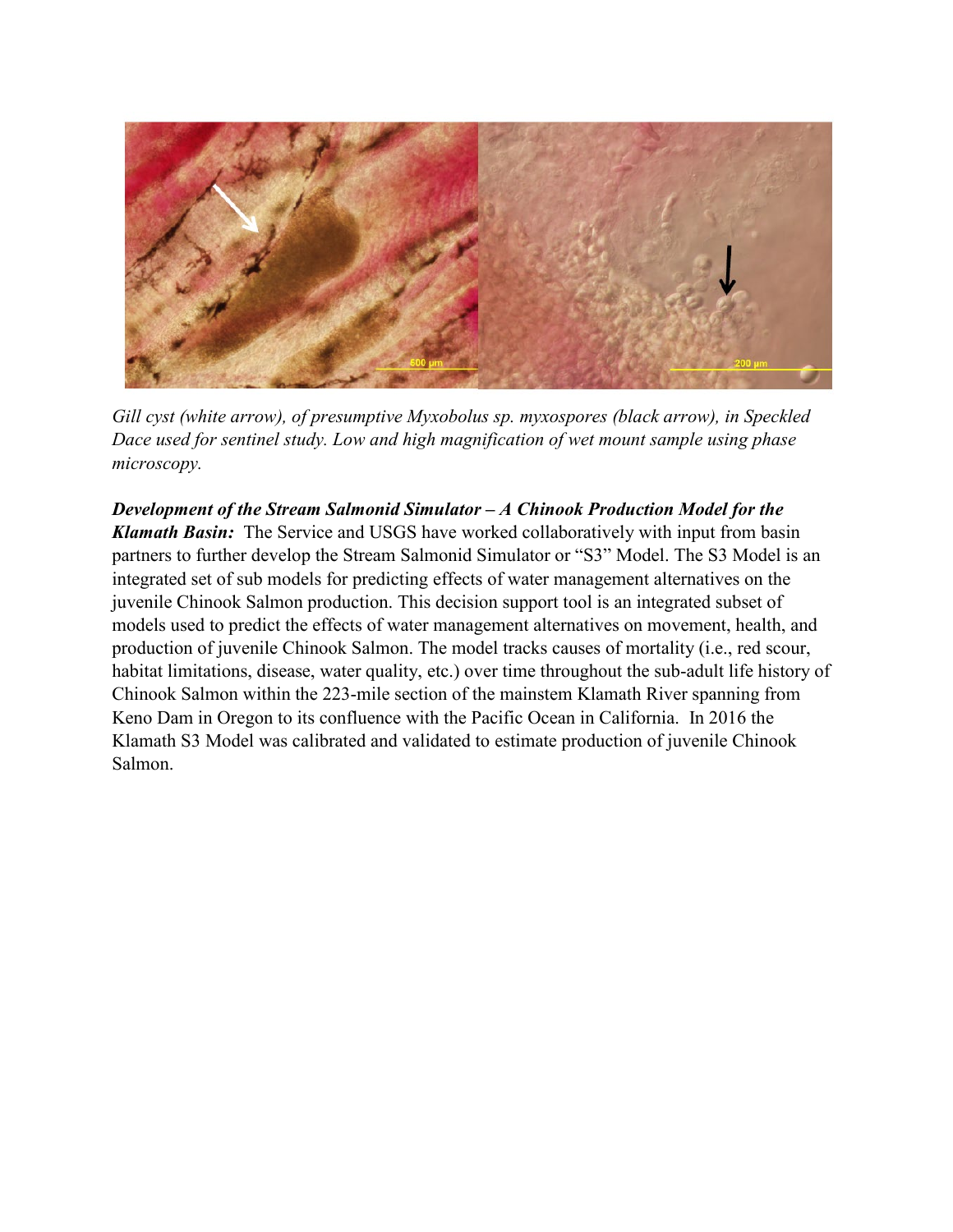

*Demographic process of the Chinook Stream Salmonid Simulator (S3) Model at each time step (daily) within sequential mesohabitat units 1…H in the Klamath River.*

*Development of the Stream Salmonid Simulator – A Coho Production Model for the Klamath* 

*River*: The Service and USGS have also worked collaboratively with input from basin partners to initiate development of the Coho Salmon S3 Model. Structurally, many components of this model mirror their Chinook S3 counterparts; however, a large number of model changes are also necessary to accommodate variations in the life-history characteristics and interactions between the species. In 2016, development of the Coho Salmon S3 Model framework was completed, as well as many statistical analyses targeted to estimate demographics parameters essential to capture the species freshwater life-history. Additionally, a new growth submodel specific to Coho Salmon was developed and incorporated into the S3 model framework, which was published in the Canadian Journal of Fisheries and Aquatic Sciences.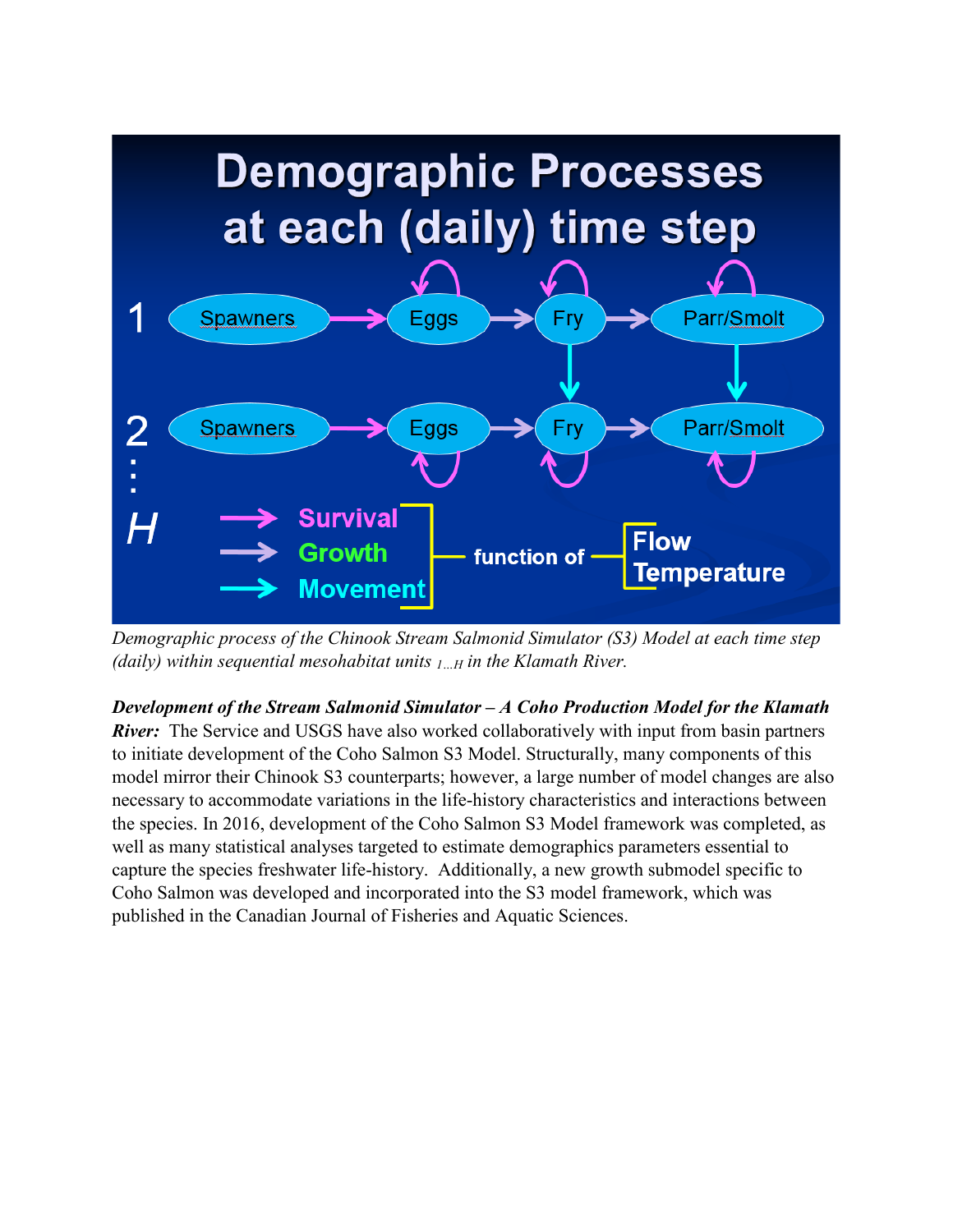

Mass of juvenile Coho Salmon predicted by the ration-parameterized Ratkowsky growth model versus observed mass, depicted against a 1:1 reference line.

*Predicting Water Temperatures in the Klamath River to Reduce Fish Disease Impacts 2016:*  Water temperature predictions generated by this study were included in a technical memorandum submitted to BOR in response to a formal request for technical assistance. Results of various model temperature simulations were used by BOR to support a management decision regarding the release of supplemental flows from Lewiston Dam on the Trinity River to reduce the risk of an adult fish kill on the lower Klamath River. Predictions were made using the Klamath RBM10 Water Temperature Model developed jointly by the USGS and the Service's Arcata Fish and Wildlife Office.